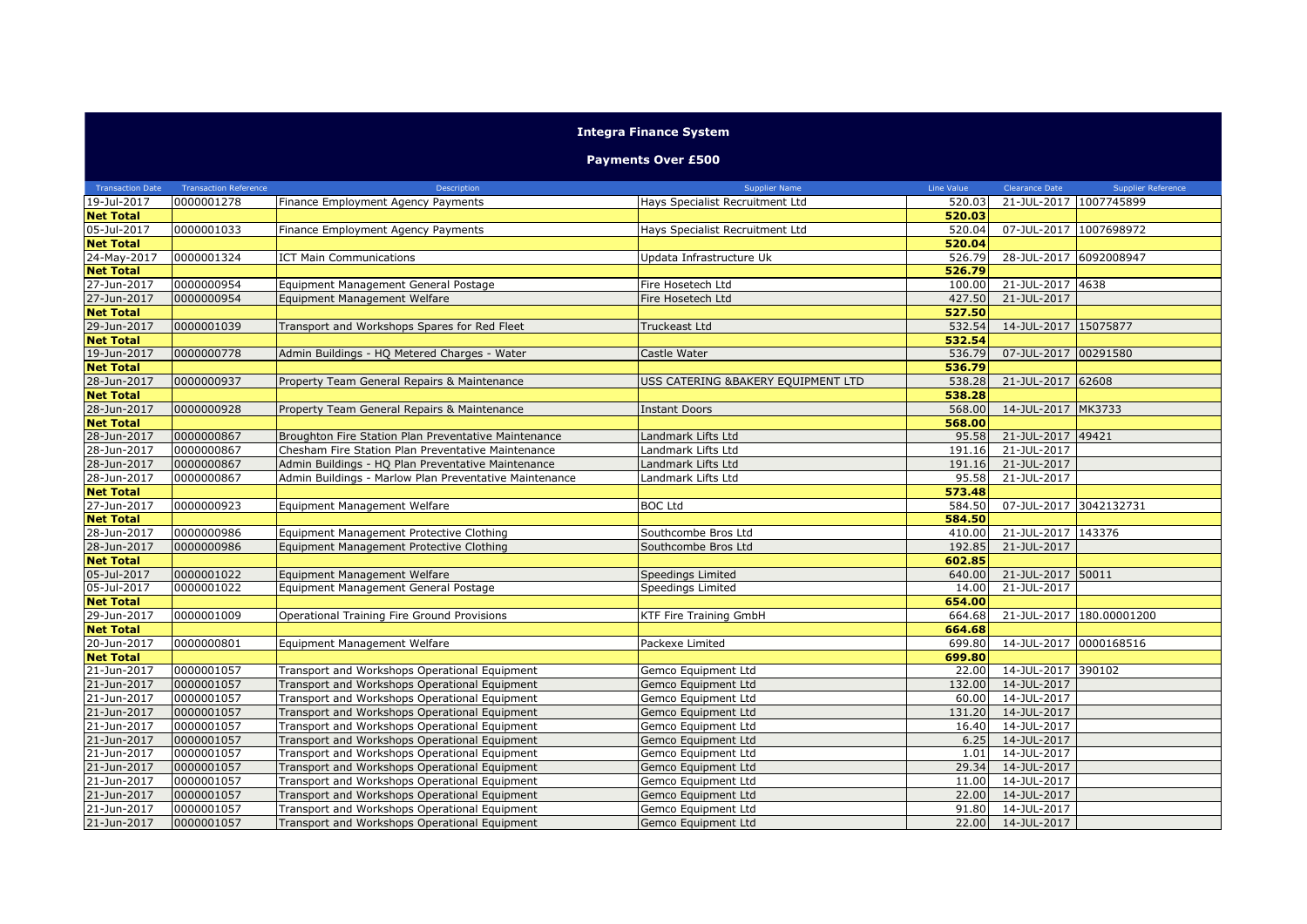| 21-Jun-2017      | 0000001057 | Transport and Workshops Operational Equipment              | Gemco Equipment Ltd    | 66.00  | 14-JUL-2017             |                         |
|------------------|------------|------------------------------------------------------------|------------------------|--------|-------------------------|-------------------------|
| 21-Jun-2017      | 0000001057 | Transport and Workshops Operational Equipment              | Gemco Equipment Ltd    | 19.75  | 14-JUL-2017             |                         |
| 21-Jun-2017      | 0000001057 | Transport and Workshops Operational Equipment              | Gemco Equipment Ltd    | 19.75  | 14-JUL-2017             |                         |
| 21-Jun-2017      | 0000001057 | Transport and Workshops Operational Equipment              | Gemco Equipment Ltd    | 49.50  | 14-JUL-2017             |                         |
| 21-Jun-2017      | 0000001057 | Transport and Workshops Operational Equipment              | Gemco Equipment Ltd    | 22.95  | 14-JUL-2017             |                         |
| <b>Net Total</b> |            |                                                            |                        | 722.95 |                         |                         |
| 29-Jun-2017      | 0000001070 | Transport and Workshops Spares for Red Fleet               | Ats Euromaster Limited | 734.62 |                         | 21-JUL-2017 A2560412587 |
| <b>Net Total</b> |            |                                                            |                        | 734.62 |                         |                         |
| 29-Jun-2017      | 0000001096 | Admin Buildings - Aerial Sites Consultancy Fees            | <b>TDC Limited</b>     | 750.00 | 14-JUL-2017 160070/1    |                         |
| <b>Net Total</b> |            |                                                            |                        | 750.00 |                         |                         |
| 02-Jun-2017      | 0000000659 | Property Team Consultancy Fees                             | One Time Vendors       | 750.00 | 07-JUL-2017 008705/A5   |                         |
| <b>Net Total</b> |            |                                                            |                        | 750.00 |                         |                         |
| 28-Jun-2017      | 0000001243 | Transport and Workshops Spares for Red Fleet               | Truckeast Ltd          | 787.67 | 21-JUL-2017 15600965    |                         |
| <b>Net Total</b> |            |                                                            |                        | 787.67 |                         |                         |
| 28-Jun-2017      | 0000001294 | Staff Development Staff Training Fees                      | The Watt Associates    | 793.60 | 28-JUL-2017 BMKFRS03/17 |                         |
| <b>Net Total</b> |            |                                                            |                        | 793.60 |                         |                         |
| 31-May-2017      | 0000000620 | Amersham Fire Station Plan Preventative Maintenance        | P French               | 11.50  | 07-JUL-2017 002242      |                         |
| 31-May-2017      | 0000000620 | Marlow Fire Station Plan Preventative Maintenance          | P French               | 26.00  | 07-JUL-2017             |                         |
| 31-May-2017      | 0000000620 | Chesham Fire Station Plan Preventative Maintenance         | P French               | 12.50  | 07-JUL-2017             |                         |
| 31-May-2017      | 0000000620 | Chesham Fire Station Plan Preventative Maintenance         | P French               | 12.50  | 07-JUL-2017             |                         |
| 31-May-2017      | 0000000620 | Amersham Fire Station Plan Preventative Maintenance        | P French               | 11.50  | 07-JUL-2017             |                         |
| 31-May-2017      | 0000000620 | Marlow Fire Station Plan Preventative Maintenance          | P French               | 26.00  | 07-JUL-2017             |                         |
| 31-May-2017      | 0000000620 | Stokenchurch Fire Station Plan Preventative Maintenance    | P French               | 10.00  | 07-JUL-2017             |                         |
| 31-May-2017      | 0000000620 | Stokenchurch Fire Station Plan Preventative Maintenance    | P French               | 10.00  | 07-JUL-2017             |                         |
| 31-May-2017      | 0000000620 | High Wycombe Fire Station Plan Preventative Maintenance    | P French               | 40.00  | 07-JUL-2017             |                         |
| 31-May-2017      | 0000000620 | High Wycombe Fire Station Plan Preventative Maintenance    | P French               | 40.00  | 07-JUL-2017             |                         |
| 31-May-2017      | 0000000620 | Brill Fire Station Plan Preventative Maintenance           | P French               | 7.50   | 07-JUL-2017             |                         |
| 31-May-2017      | 0000000620 | Brill Fire Station Plan Preventative Maintenance           | P French               | 7.50   | 07-JUL-2017             |                         |
| 31-May-2017      | 0000000620 | Winslow Fire Station Plan Preventative Maintenance         | P French               | 10.00  | 07-JUL-2017             |                         |
| 31-May-2017      | 0000000620 | Winslow Fire Station Plan Preventative Maintenance         | P French               | 10.00  | 07-JUL-2017             |                         |
| 31-May-2017      | 0000000620 | MK West Fire Station Plan Preventative Maintenance         | P French               | 42.50  | 07-JUL-2017             |                         |
| 31-May-2017      | 0000000620 | MK West Fire Station Plan Preventative Maintenance         | P French               | 42.50  | 07-JUL-2017             |                         |
| 31-May-2017      | 0000000620 | MK West Fire Station Plan Preventative Maintenance         | P French               | 40.00  | 07-JUL-2017             |                         |
| 31-May-2017      | 0000000620 | MK West Fire Station Plan Preventative Maintenance         | P French               | 40.00  | 07-JUL-2017             |                         |
| 31-May-2017      | 0000000620 | Admin Buildings - Unit 7 Plan Preventative Maintenance     | P French               | 12.50  | 07-JUL-2017             |                         |
| 31-May-2017      | 0000000620 | Admin Buildings - Unit 7 Plan Preventative Maintenance     | P French               | 12.50  | 07-JUL-2017             |                         |
| 31-May-2017      | 0000000620 | Olney Fire Station Plan Preventative Maintenance           | P French               | 10.00  | 07-JUL-2017             |                         |
| 31-May-2017      | 0000000620 | Olney Fire Station Plan Preventative Maintenance           | P French               | 10.00  | 07-JUL-2017             |                         |
| 31-May-2017      | 0000000620 | Buckingham Fire Station Plan Preventative Maintenance      | P French               | 12.50  | 07-JUL-2017             |                         |
| 31-May-2017      | 0000000620 | Buckingham Fire Station Plan Preventative Maintenance      | P French               | 12.50  | 07-JUL-2017             |                         |
| 31-May-2017      | 0000000620 | Waddesdon Fire Station Plan Preventative Maintenance       | P French               | 7.50   | 07-JUL-2017             |                         |
| 31-May-2017      | 0000000620 | Waddesdon Fire Station Plan Preventative Maintenance       | P French               | 7.50   | 07-JUL-2017             |                         |
| 31-May-2017      | 0000000620 | Haddenham Fire Station Plan Preventative Maintenance       | P French               | 26.00  | 07-JUL-2017             |                         |
| 31-May-2017      | 0000000620 | Haddenham Fire Station Plan Preventative Maintenance       | P French               | 26.00  | 07-JUL-2017             |                         |
| 31-May-2017      | 0000000620 | Princes Risborough Station Plan Preventative Maintenance   | P French               | 10.00  | 07-JUL-2017             |                         |
| 31-May-2017      | 0000000620 | Princes Risborough Station Plan Preventative Maintenance   | P French               | 10.00  | 07-JUL-2017             |                         |
| 31-May-2017      | 0000000620 | Beaconsfield Fire Station Plan Preventative Maintenance    | P French               | 17.50  | 07-JUL-2017             |                         |
| 31-May-2017      | 0000000620 | Beaconsfield Fire Station Plan Preventative Maintenance    | P French               | 17.50  | 07-JUL-2017             |                         |
| 31-May-2017      | 0000000620 | Gerrards Cross Fire Station Plan Preventative Maintenance  | P French               | 11.50  | 07-JUL-2017             |                         |
| 31-May-2017      | 0000000620 | Gerrards Cross Fire Station Plan Preventative Maintenance  | P French               | 11.50  | 07-JUL-2017             |                         |
| 31-May-2017      | 0000000620 | Great Missenden Fire Station Plan Preventative Maintenance | P French               | 11.50  | 07-JUL-2017             |                         |
| 31-May-2017      | 0000000620 | Great Missenden Fire Station Plan Preventative Maintenance | P French               | 11.50  | 07-JUL-2017             |                         |
| 31-May-2017      | 0000000620 | Admin Buildings - HQ Plan Preventative Maintenance         | P French               | 80.00  | 07-JUL-2017             |                         |
| 31-May-2017      | 0000000620 | Broughton Fire Station Plan Preventative Maintenance       | P French               |        | 26.00 07-JUL-2017       |                         |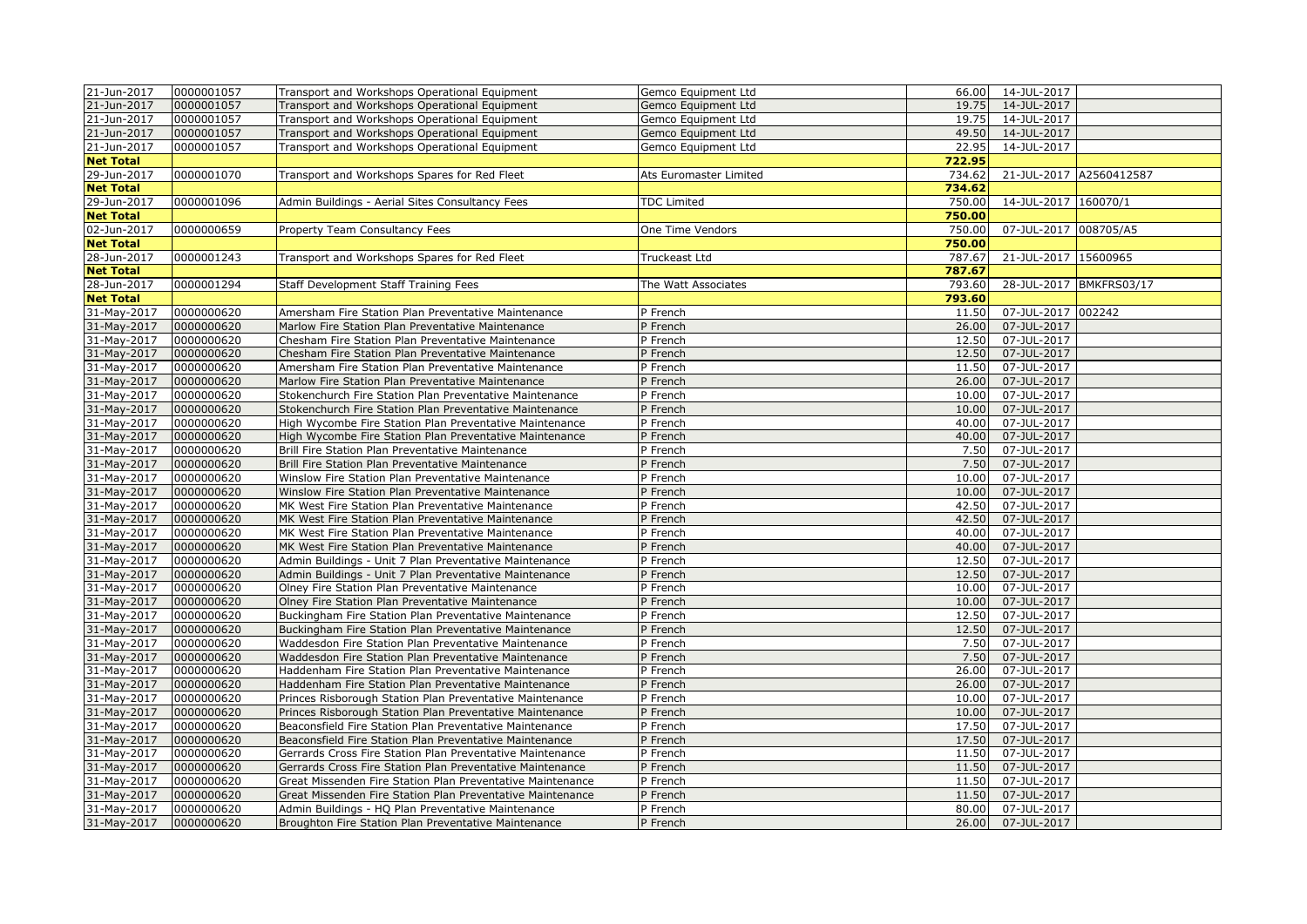| 31-May-2017                     | 0000000620               | Broughton Fire Station Plan Preventative Maintenance       | P French                                 | 26.00            | 07-JUL-2017                       |                         |
|---------------------------------|--------------------------|------------------------------------------------------------|------------------------------------------|------------------|-----------------------------------|-------------------------|
| 31-May-2017                     | 0000000620               | Newport Pagnell Fire Station Plan Preventative Maintenance | P French                                 | 15.00            | 07-JUL-2017                       |                         |
| 31-May-2017                     | 0000000620               | Newport Pagnell Fire Station Plan Preventative Maintenance | P French                                 | 15.00            | 07-JUL-2017                       |                         |
| <b>Net Total</b>                |                          |                                                            |                                          | 800.00           |                                   |                         |
| 30-Jun-2017                     | 0000001029               | Transport and Workshops Spares for Red Fleet               | Peter Bassett Ltd                        | 127.68           | 14-JUL-2017 208258                |                         |
| 30-Jun-2017                     | 0000001029               | Transport and Workshops Spares for Red Fleet               | Peter Bassett Ltd                        | 12.08            | 14-JUL-2017                       |                         |
| 30-Jun-2017                     | 0000001029               | Transport and Workshops Spares for Red Fleet               | Peter Bassett Ltd                        | 16.12            | 14-JUL-2017                       |                         |
| 30-Jun-2017                     | 0000001029               | Transport and Workshops Spares for Red Fleet               | Peter Bassett Ltd                        | 18.70            | 14-JUL-2017                       |                         |
| 30-Jun-2017                     | 0000001029               | Transport and Workshops Spares for Red Fleet               | Peter Bassett Ltd                        | 105.00           | 14-JUL-2017                       |                         |
| 30-Jun-2017                     | 0000001029               | Transport and Workshops Spares for Red Fleet               | Peter Bassett Ltd                        | 32.94            | 14-JUL-2017                       |                         |
| 30-Jun-2017                     | 0000001029               | Transport and Workshops Diesel Oil - Gas Oil               | Peter Bassett Ltd                        | 285.00           | 14-JUL-2017                       |                         |
| 30-Jun-2017                     | 0000001029               | Transport and Workshops Spares for Red Fleet               | Peter Bassett Ltd                        | 33.56            | 14-JUL-2017                       |                         |
| 30-Jun-2017                     | 0000001029               | Transport and Workshops Spares for Red Fleet               | Peter Bassett Ltd                        | 9.46             | 14-JUL-2017                       |                         |
| 30-Jun-2017                     | 0000001029               | Transport and Workshops Spares for Red Fleet               | Peter Bassett Ltd                        | 54.40            | 14-JUL-2017                       |                         |
| 30-Jun-2017                     | 0000001029               | Transport and Workshops Operational Equipment              | Peter Bassett Ltd                        | 35.00            | 14-JUL-2017                       |                         |
| 30-Jun-2017                     | 0000001029               | Transport and Workshops Spares for Red Fleet               | Peter Bassett Ltd                        | 30.90            | 14-JUL-2017                       |                         |
| 30-Jun-2017                     | 0000001029               | Transport and Workshops Spares for Red Fleet               | Peter Bassett Ltd                        | 52.38            | 14-JUL-2017                       |                         |
| <b>Net Total</b>                |                          |                                                            |                                          | 813.22           |                                   |                         |
| 30-Jun-2017                     | 0000000959               | Payroll Control Account Cycle 2 Work                       | Sodexo (P&MMEmployeeBenefits) Cycle Plus | 1,000.00         | 07-JUL-2017 81032072              |                         |
| <b>Net Total</b>                |                          |                                                            |                                          | 1,000.00         |                                   |                         |
| 28-Jun-2017                     | 0000001293               | Staff Development Staff Training Fees                      | The Watt Associates                      | 930.60           |                                   | 28-JUL-2017 BMKFRS04/17 |
| <b>Net Total</b>                |                          |                                                            |                                          | 930.60           |                                   |                         |
| 22-Jun-2017                     | 0000000955               | Equipment Management Welfare                               | Fire Hosetech Ltd                        | 560.00           | 14-JUL-2017 4637                  |                         |
| 22-Jun-2017                     | 0000000955               | Equipment Management Welfare                               | Fire Hosetech Ltd                        | 294.00           | 14-JUL-2017                       |                         |
| 22-Jun-2017                     | 0000000955               | Equipment Management Welfare                               | Fire Hosetech Ltd                        | 119.00           | 14-JUL-2017                       |                         |
| <b>Net Total</b>                |                          |                                                            |                                          | 973.00           |                                   |                         |
| 29-Jun-2017                     | 0000001069               | Transport and Workshops Spares for Red Fleet               | Ats Euromaster Limited                   | 499.56           |                                   | 21-JUL-2017 A2560412597 |
| 29-Jun-2017                     | 0000001069               | Transport and Workshops Spares for Red Fleet               | Ats Euromaster Limited                   | 90.00            | 21-JUL-2017                       |                         |
| 29-Jun-2017                     | 0000001069               | Transport and Workshops Spares for Red Fleet               | Ats Euromaster Limited                   | 12.40            | 21-JUL-2017                       |                         |
| 29-Jun-2017                     | 0000001069               | Transport and Workshops Spares for Red Fleet               | Ats Euromaster Limited                   | 386.13           | 21-JUL-2017                       |                         |
| 29-Jun-2017                     | 0000001069               | Transport and Workshops Spares for Red Fleet               | Ats Euromaster Limited                   | 1.24             | 21-JUL-2017                       |                         |
| <b>Net Total</b>                |                          |                                                            |                                          | 989.33           |                                   |                         |
| 30-Jun-2017                     | 0000000994               | Admin Buildings - HQ Furniture                             | Manton Office Solutions                  | 1,000.00         | 14-JUL-2017 97979                 |                         |
| <b>Net Total</b>                |                          |                                                            |                                          | 1,000.00         |                                   |                         |
| 16-May-2017                     | 0000001221               | Transport and Workshops Vehicle Installation               | Quartix                                  | 1,066.50         | 21-JUL-2017 299743                |                         |
| <b>Net Total</b>                |                          |                                                            |                                          | 1,066.50         |                                   |                         |
| 12-Jul-2017                     | 0000001245               | Transport and Workshops Spares for Red Fleet               | Truckeast Ltd                            | 1,092.82         | 28-JUL-2017 15076050              |                         |
| <b>Net Total</b>                |                          |                                                            |                                          | 1,092.82         |                                   |                         |
| 16-Jun-2017                     | 0000000757               | Research and Development Breathing Apparatus               | Impact Sign Solutions Ltd                | 1,160.00         | 07-JUL-2017 131304                |                         |
| <b>Net Total</b>                | 0000000600               |                                                            |                                          | 1,160.00         | 28-JUL-2017 1308                  |                         |
| 31-May-2017                     |                          | Staff Development Staff Training Fees                      | Strategic Management Development         | 63.00            |                                   |                         |
| 31-May-2017<br>31-May-2017      | 0000000600<br>0000000600 | Staff Development Staff Training Fees                      | Strategic Management Development         | 500.00<br>103.00 | 28-JUL-2017<br>28-JUL-2017        |                         |
|                                 | 0000000600               | Staff Development Staff Training Fees                      | Strategic Management Development         | 500.00           | 28-JUL-2017                       |                         |
| 31-May-2017<br><b>Net Total</b> |                          | Staff Development Staff Training Fees                      | Strategic Management Development         | 1,166,00         |                                   |                         |
|                                 |                          |                                                            |                                          |                  |                                   |                         |
| 28-Jun-2017<br>28-Jun-2017      | 0000000985<br>0000000985 | Equipment Management Protective Clothing                   | Southcombe Bros Ltd                      | 495.90<br>551.00 | 21-JUL-2017 143375<br>21-JUL-2017 |                         |
| 28-Jun-2017                     | 0000000985               | Equipment Management Protective Clothing                   | Southcombe Bros Ltd                      | 137.75           | 21-JUL-2017                       |                         |
| <b>Net Total</b>                |                          | Equipment Management Protective Clothing                   | Southcombe Bros Ltd                      | 1,184.65         |                                   |                         |
| 03-Jul-2017                     | 0000001011               |                                                            |                                          | 1,400.00         | 14-JUL-2017 000010                |                         |
| <b>Net Total</b>                |                          | Admin Buildings - Aerial Sites Consultancy Fees            | Hub Telecoms Consultancy Ltd             | 1,400.00         |                                   |                         |
| 07-Jun-2017                     | 0000001013               | Equipment Management Welfare                               | Chubb Fire Ltd                           | 1,222.27         | 14-JUL-2017 6385830               |                         |
| 07-Jun-2017                     | 0000001013               | Equipment Management Welfare                               | Chubb Fire Ltd                           | 183.54           | 14-JUL-2017                       |                         |
| <b>Net Total</b>                |                          |                                                            |                                          | 1,405.81         |                                   |                         |
|                                 |                          |                                                            |                                          |                  |                                   |                         |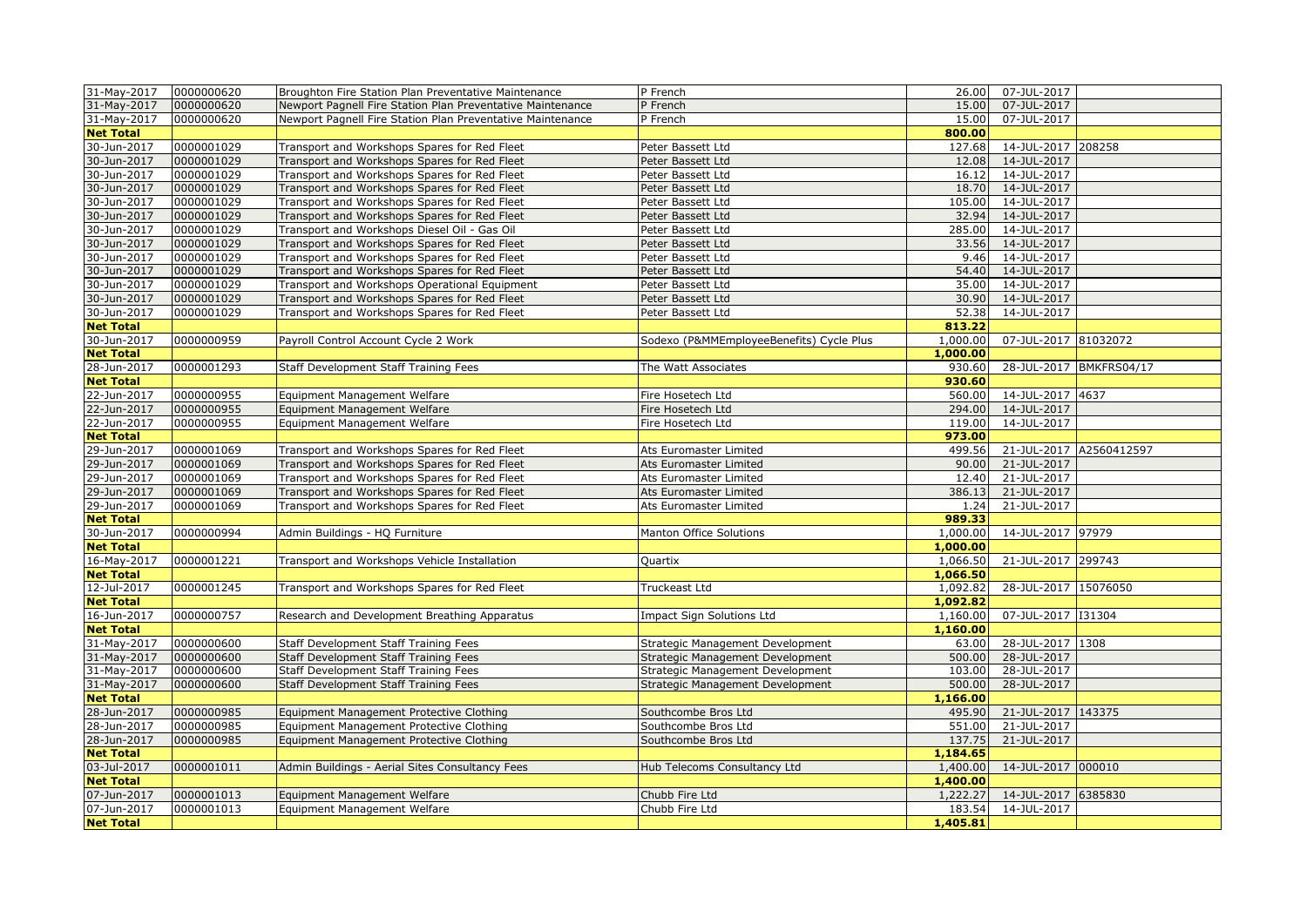| 15-Jun-2017                     | 0000000939 | Transport and Workshops Spares for Red Fleet                                                                     | Truckeast Ltd                                                      | 1,444.78        | 07-JUL-2017 15075696       |  |
|---------------------------------|------------|------------------------------------------------------------------------------------------------------------------|--------------------------------------------------------------------|-----------------|----------------------------|--|
| <b>Net Total</b>                |            |                                                                                                                  |                                                                    | 1,444.78        |                            |  |
| 29-Jun-2017                     | 0000000931 | Staff Development Staff Training Fees                                                                            | Pitman Training Group                                              |                 | 1,479.00 21-JUL-2017 60068 |  |
| <b>Net Total</b>                |            |                                                                                                                  |                                                                    | 1,479.00        |                            |  |
| 16-Jun-2017                     | 0000001305 | Asset Control Account Asset Control Account                                                                      | Hub Professional Services Ltd                                      | 1,487.00        | 28-JUL-2017 SI-000312      |  |
| <b>Net Total</b>                |            |                                                                                                                  |                                                                    | 1,487.00        |                            |  |
| 03-Jul-2017                     | 0000001137 | Staff Development Staff Training Fees                                                                            | One Time Vendors                                                   | 1,500.00        | 21-JUL-2017 201715         |  |
| <b>Net Total</b>                |            |                                                                                                                  |                                                                    | 1,500.00        |                            |  |
| 07-Jul-2017                     | 0000001121 | Transport and Workshops Diesel Oil - Gas Oil                                                                     | Pace Fuelcare Ltd                                                  | 1,561.21        | 21-JUL-2017 8285247        |  |
| <b>Net Total</b>                |            |                                                                                                                  |                                                                    | 1,561.21        |                            |  |
| 31-May-2017                     | 0000000759 | Buckingham Fire Station Cleaning Contract Services                                                               | Ever Brite Cleaning Services                                       | 197.24          | 07-JUL-2017 10957          |  |
| 31-May-2017                     | 0000000759 | Winslow Fire Station Cleaning Contract Services                                                                  | Ever Brite Cleaning Services                                       | 76.60           | 07-JUL-2017                |  |
| 31-May-2017                     | 0000000759 | Olney Fire Station Cleaning Contract Services                                                                    | Ever Brite Cleaning Services                                       | 90.96           | 07-JUL-2017                |  |
| 31-May-2017                     | 0000000759 | Broughton Fire Station Cleaning Contract Services                                                                | Ever Brite Cleaning Services                                       | 367.27          | 07-JUL-2017                |  |
| 31-May-2017                     | 0000000759 | MK West Fire Station Cleaning Contract Services                                                                  | Ever Brite Cleaning Services                                       | 318.55          | 07-JUL-2017                |  |
| 31-May-2017                     | 0000000759 | MK West Fire Station Cleaning Contract Services                                                                  | Ever Brite Cleaning Services                                       | 318.55          | 07-JUL-2017                |  |
| 31-May-2017                     | 0000000759 | Newport Pagnell Fire Station Cleaning Contract Services                                                          | Ever Brite Cleaning Services                                       | 185.11          | 07-JUL-2017                |  |
| 31-May-2017                     | 0000000759 | Waddesdon Fire Station Cleaning Contract Services                                                                | Ever Brite Cleaning Services                                       | 72.57           | 07-JUL-2017                |  |
| <b>Net Total</b>                |            |                                                                                                                  |                                                                    | 1,626.85        |                            |  |
| 30-Jun-2017                     | 0000000980 | Waddesdon Fire Station Cleaning Contract Services                                                                | Ever Brite Cleaning Services                                       | 71.77           | 14-JUL-2017 11458          |  |
| 30-Jun-2017                     | 0000000980 | Olney Fire Station Cleaning Contract Services                                                                    | Ever Brite Cleaning Services                                       | 89.96           | 14-JUL-2017                |  |
| 30-Jun-2017                     | 0000000980 | MK West Fire Station Cleaning Contract Services                                                                  | Ever Brite Cleaning Services                                       | 318.55          | 14-JUL-2017                |  |
| 30-Jun-2017                     | 0000000980 | MK West Fire Station Cleaning Contract Services                                                                  | Ever Brite Cleaning Services                                       | 318.55          | 14-JUL-2017                |  |
| 30-Jun-2017                     | 0000000980 | Buckingham Fire Station Cleaning Contract Services                                                               | Ever Brite Cleaning Services                                       | 197.24          | 14-JUL-2017                |  |
| 30-Jun-2017                     | 0000000980 | Newport Pagnell Fire Station Cleaning Contract Services                                                          | Ever Brite Cleaning Services                                       | 185.11          | 14-JUL-2017                |  |
| 30-Jun-2017                     | 0000000980 | Winslow Fire Station Cleaning Contract Services                                                                  | Ever Brite Cleaning Services                                       | 78.60           | 14-JUL-2017                |  |
| 30-Jun-2017                     | 0000000980 | Broughton Fire Station Cleaning Contract Services                                                                | Ever Brite Cleaning Services                                       | 367.07          | 14-JUL-2017                |  |
| <b>Net Total</b>                |            |                                                                                                                  |                                                                    | 1,626.85        |                            |  |
| 07-Jul-2017                     | 0000001122 | Transport and Workshops Diesel Oil - Gas Oil                                                                     | Pace Fuelcare Ltd                                                  | 1,630.98        | 14-JUL-2017 8285237        |  |
| <b>Net Total</b>                |            |                                                                                                                  |                                                                    | 1,630.98        |                            |  |
| 10-Jul-2017                     | 0000001124 | Transport and Workshops Diesel Oil - Gas Oil                                                                     | Pace Fuelcare Ltd                                                  | 1,738.91        | 14-JUL-2017 8285261        |  |
| <b>Net Total</b>                |            |                                                                                                                  |                                                                    | 1,738.91        |                            |  |
| 23-May-2017                     | 0000001354 | Health and Safety Computer Software                                                                              | <b>Warwick Int Computing Systems</b>                               | 1,774.62        | 28-JUL-2017 12182          |  |
| <b>Net Total</b>                |            |                                                                                                                  |                                                                    | 1,774.62        |                            |  |
| 12-Jun-2017                     | 0000001128 | Transport and Workshops Vehicle Installation                                                                     | Pace Fuelcare Ltd                                                  | 1,806.50        | 21-JUL-2017 8177338        |  |
| <b>Net Total</b>                |            |                                                                                                                  |                                                                    | 1,806.50        |                            |  |
| 12-Jun-2017                     | 0000001127 | Transport and Workshops Vehicle Installation                                                                     | Pace Fuelcare Ltd                                                  | 1,807.40        | 21-JUL-2017 8178826        |  |
| <b>Net Total</b>                |            |                                                                                                                  |                                                                    | 1,807.40        |                            |  |
| 16-Jun-2017                     | 0000001126 | Transport and Workshops Vehicle Installation                                                                     | Pace Fuelcare Ltd                                                  | 1,807.40        | 21-JUL-2017 8206564        |  |
| <b>Net Total</b>                |            |                                                                                                                  |                                                                    | 1,807.40        |                            |  |
| 16-Jun-2017                     | 0000001129 | Transport and Workshops Vehicle Installation                                                                     | Pace Fuelcare Ltd                                                  | 1,807.40        | 14-JUL-2017 8214216        |  |
| <b>Net Total</b>                |            |                                                                                                                  |                                                                    | 1,807.40        |                            |  |
| 16-Jun-2017<br><b>Net Total</b> | 0000001125 | Transport and Workshops Vehicle Installation                                                                     | Pace Fuelcare Ltd                                                  | 1,808.30        | 14-JUL-2017 8214195        |  |
|                                 | 0000001089 |                                                                                                                  |                                                                    | 1,808.30        | 14-JUL-2017 303505         |  |
| 05-Jul-2017                     | 0000001089 | Amersham Fire Station Plan Preventative Maintenance                                                              | Aylesbury Vale District Council                                    | 119.10<br>50.31 | 14-JUL-2017                |  |
| 05-Jul-2017<br>05-Jul-2017      | 0000001089 | Chesham Fire Station Plan Preventative Maintenance                                                               | Aylesbury Vale District Council                                    | 104.91          |                            |  |
| 05-Jul-2017                     | 0000001089 | Waddesdon Fire Station Plan Preventative Maintenance<br>Princes Risborough Station Plan Preventative Maintenance | Aylesbury Vale District Council<br>Aylesbury Vale District Council | 141.27          | 14-JUL-2017<br>14-JUL-2017 |  |
| 05-Jul-2017                     | 0000001089 | Beaconsfield Fire Station Plan Preventative Maintenance                                                          | Aylesbury Vale District Council                                    | 100.50          | 14-JUL-2017                |  |
| 05-Jul-2017                     | 0000001089 | Great Missenden Fire Station Plan Preventative Maintenance                                                       |                                                                    | 102.25          | 14-JUL-2017                |  |
| 05-Jul-2017                     | 0000001089 |                                                                                                                  | Aylesbury Vale District Council                                    | 669.51          | 14-JUL-2017                |  |
| 05-Jul-2017                     | 0000001089 | Admin Buildings - HQ Plan Preventative Maintenance<br>Admin Buildings - Marlow Plan Preventative Maintenance     | Aylesbury Vale District Council<br>Aylesbury Vale District Council | 228.06          | 14-JUL-2017                |  |
| 05-Jul-2017                     | 0000001089 | Admin Buildings - Marlow Plan Preventative Maintenance                                                           | Aylesbury Vale District Council                                    | 166.17          | 14-JUL-2017                |  |
| 05-Jul-2017                     | 0000001089 | Brill Fire Station Plan Preventative Maintenance                                                                 | Aylesbury Vale District Council                                    |                 | 55.95 14-JUL-2017          |  |
|                                 |            |                                                                                                                  |                                                                    |                 |                            |  |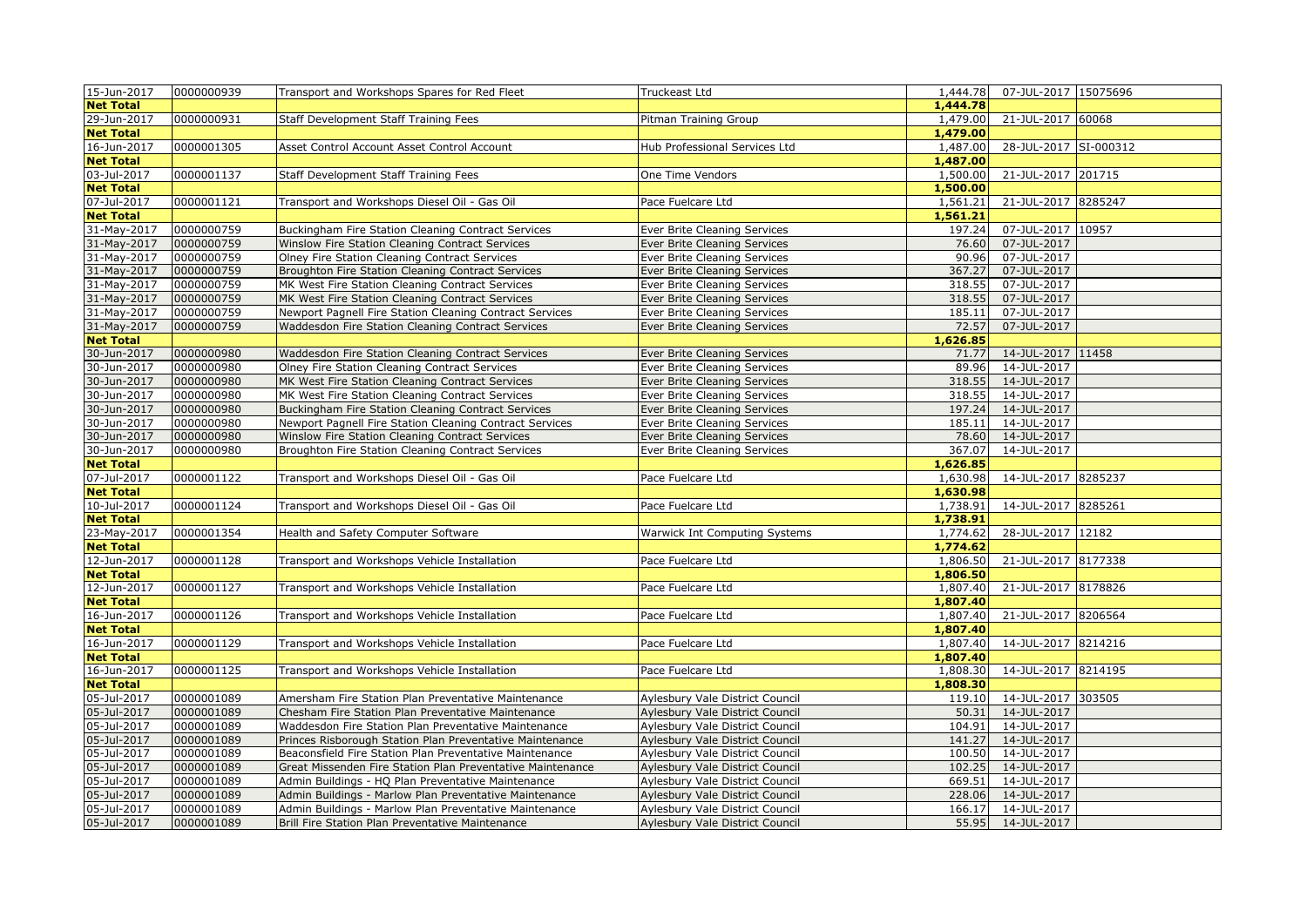| 05-Jul-2017                     | 0000001089 | Stokenchurch Fire Station Plan Preventative Maintenance | Aylesbury Vale District Council   | 77.52                | 14-JUL-2017            |  |
|---------------------------------|------------|---------------------------------------------------------|-----------------------------------|----------------------|------------------------|--|
| <b>Net Total</b>                |            |                                                         |                                   | 1,815.55             |                        |  |
| 23-Jun-2017                     | 0000000934 | <b>ICT Computer Hardware</b>                            | XMA Ltd                           | 1,761.50             | 07-JUL-2017 BQ14545    |  |
| 23-Jun-2017                     | 0000000934 | <b>ICT Computer Hardware</b>                            | XMA Ltd                           | 71.00                | 07-JUL-2017            |  |
| <b>Net Total</b>                |            |                                                         |                                   | 1,832.50             |                        |  |
| 23-Jun-2017                     | 0000000830 | Equipment Management Welfare                            | Weber Rescue Uk Ltd               | 380.00               | 07-JUL-2017 18-R1211   |  |
| 23-Jun-2017                     | 0000000830 | Equipment Management Welfare                            | Weber Rescue Uk Ltd               | 190.00               | 07-JUL-2017            |  |
| 23-Jun-2017                     | 0000000830 | Equipment Management Welfare                            | Weber Rescue Uk Ltd               | 550.00               | 07-JUL-2017            |  |
| 23-Jun-2017                     | 0000000830 | Equipment Management Welfare                            | Weber Rescue Uk Ltd               | 400.00               | 07-JUL-2017            |  |
| 23-Jun-2017                     | 0000000830 | Equipment Management General Postage                    | Weber Rescue Uk Ltd               | 69.50                | 07-JUL-2017            |  |
| 23-Jun-2017                     | 0000000830 | Equipment Management Welfare                            | Weber Rescue Uk Ltd               | 280.00               | 07-JUL-2017            |  |
| <b>Net Total</b>                |            |                                                         |                                   | 1,869.50             |                        |  |
| 07-Jul-2017                     | 0000001044 | MK West Fire Station Gas                                | Gazprom Energy                    | 225.24               | 21-JUL-2017 113808     |  |
| 07-Jul-2017                     | 0000001044 | Buckingham Fire Station Gas                             | Gazprom Energy                    | 182.80               | 21-JUL-2017            |  |
| 07-Jul-2017                     | 0000001044 | Winslow Fire Station Gas                                | Gazprom Energy                    | 28.63                | 21-JUL-2017            |  |
| 07-Jul-2017                     | 0000001044 | Waddesdon Fire Station Gas                              | Gazprom Energy                    | 28.54                | 21-JUL-2017            |  |
| 07-Jul-2017                     | 0000001044 | High Wycombe Fire Station Gas                           | Gazprom Energy                    | 239.16               | 21-JUL-2017            |  |
| 07-Jul-2017                     | 0000001044 | Stokenchurch Fire Station Gas                           | Gazprom Energy                    | 53.09                | 21-JUL-2017            |  |
| 07-Jul-2017                     | 0000001044 | MK West Fire Station Gas                                | Gazprom Energy                    | 305.91               | 21-JUL-2017            |  |
| 07-Jul-2017                     | 0000001044 | Newport Pagnell Fire Station Gas                        | Gazprom Energy                    | 61.62                | 21-JUL-2017            |  |
| 07-Jul-2017                     | 0000001044 | Broughton Fire Station Gas                              | Gazprom Energy                    | 104.32               | 21-JUL-2017            |  |
| 07-Jul-2017                     | 0000001044 | Admin Buildings - Marlow Gas                            | Gazprom Energy                    | 240.53               | 21-JUL-2017            |  |
| 07-Jul-2017                     | 0000001044 | Great Missenden Fire Station Gas                        | Gazprom Energy                    | 53.55                | 21-JUL-2017            |  |
| 07-Jul-2017                     | 0000001044 | Admin Buildings - HQ Gas                                | Gazprom Energy                    | 522.41               | 21-JUL-2017            |  |
| 07-Jul-2017                     | 0000001044 | Beaconsfield Fire Station Gas                           | Gazprom Energy                    | 138.79               | 21-JUL-2017            |  |
| 07-Jul-2017                     | 0000001044 | Gerrards Cross Fire Station Gas                         | Gazprom Energy                    | 195.10               | 21-JUL-2017            |  |
| 07-Jul-2017                     | 0000001044 | Gerrards Cross Fire Station Gas                         | Gazprom Energy                    | 299.42               | 21-JUL-2017            |  |
| 07-Jul-2017                     | 0000001044 | Olney Fire Station Gas                                  | Gazprom Energy                    | 34.08                | 21-JUL-2017            |  |
| 07-Jul-2017                     | 0000001044 | Chesham Fire Station Gas                                | Gazprom Energy                    | 59.84                | 21-JUL-2017            |  |
| 07-Jul-2017                     | 0000001044 | Amersham Fire Station Gas                               | Gazprom Energy                    | 86.76                | 21-JUL-2017            |  |
| 07-Jul-2017                     | 0000001044 | Admin Buildings - Haddenham Gas                         | Gazprom Energy                    | 117.27               | 21-JUL-2017            |  |
| <b>Net Total</b>                |            |                                                         |                                   | 2,977.06             |                        |  |
| 21-Jul-2017                     | 0000001321 | Property Team Plan Preventative Maintenance             | Oak Park Alarms Security Serv Ltd | 1,944.25             | 28-JUL-2017 66728      |  |
| <b>Net Total</b>                |            |                                                         |                                   | 1,944.25             |                        |  |
| 09-Jun-2017                     | 0000000748 | Staff Development Staff Training Fees                   | The Fire Service College Limited  | 1,950.00             | 14-JUL-2017 809607     |  |
| <b>Net Total</b>                |            |                                                         |                                   | 1,950.00             |                        |  |
| 20-Jun-2017                     | 0000000799 | Equipment Management Welfare                            | Weber Rescue Uk Ltd               | 860.00               | 07-JUL-2017 18-R1199   |  |
| 20-Jun-2017                     | 0000000799 | Equipment Management General Postage                    | Weber Rescue Uk Ltd               | 30.00                | 07-JUL-2017            |  |
| 20-Jun-2017                     | 0000000799 | Equipment Management Welfare                            | Weber Rescue Uk Ltd               | 860.00               | 07-JUL-2017            |  |
| 20-Jun-2017                     | 0000000799 | Equipment Management Welfare                            | Weber Rescue Uk Ltd               | 65.00                | 07-JUL-2017            |  |
| 20-Jun-2017                     | 0000000799 | Equipment Management Welfare                            | Weber Rescue Uk Ltd               | 117.00               | 07-JUL-2017            |  |
| 20-Jun-2017                     | 0000000799 | Equipment Management Welfare                            | Weber Rescue Uk Ltd               | 23.91                | 07-JUL-2017            |  |
| <b>Net Total</b>                |            |                                                         |                                   | 1,955.91             |                        |  |
| 14-Jul-2017                     | 0000001254 | Transport and Workshops Diesel Oil - Gas Oil            | Pace Fuelcare Ltd                 | 2,106.11             | 28-JUL-2017 8310717    |  |
| <b>Net Total</b>                |            |                                                         |                                   | 2,106.11             |                        |  |
| 29-Jun-2017                     | 0000000982 | Finance Employment Agency Payments                      | Hays Specialist Recruitment Ltd   | 2,120.00             | 07-JUL-2017 1007681423 |  |
| <b>Net Total</b>                |            |                                                         |                                   | 2,120.00             |                        |  |
| 26-Jun-2017                     | 0000000933 | <b>ICT Computer Hardware</b>                            | <b>XMA Ltd</b>                    | 2,140.00             | 14-JUL-2017 BQ26311    |  |
| <b>Net Total</b>                |            |                                                         |                                   | 2,140.00             |                        |  |
| 21-Jun-2017                     | 0000000951 | Democratic Representation Legal Expenses                | Mr Julian Milford                 | 2,240.00             | 21-JUL-2017 98688      |  |
| <b>Net Total</b><br>12-Jun-2017 | 0000001130 | Transport and Workshops Vehicle Installation            | Pace Fuelcare Ltd                 | 2,240.00<br>2,439.99 | 21-JUL-2017 8178942    |  |
| <b>Net Total</b>                |            |                                                         |                                   | 2,439.99             |                        |  |
| 21-Jul-2017                     | 0000001320 | Admin Buildings - HQ Plan Preventative Maintenance      | Oak Park Alarms Security Serv Ltd | 620.00               | 28-JUL-2017 66729      |  |
|                                 |            |                                                         |                                   |                      |                        |  |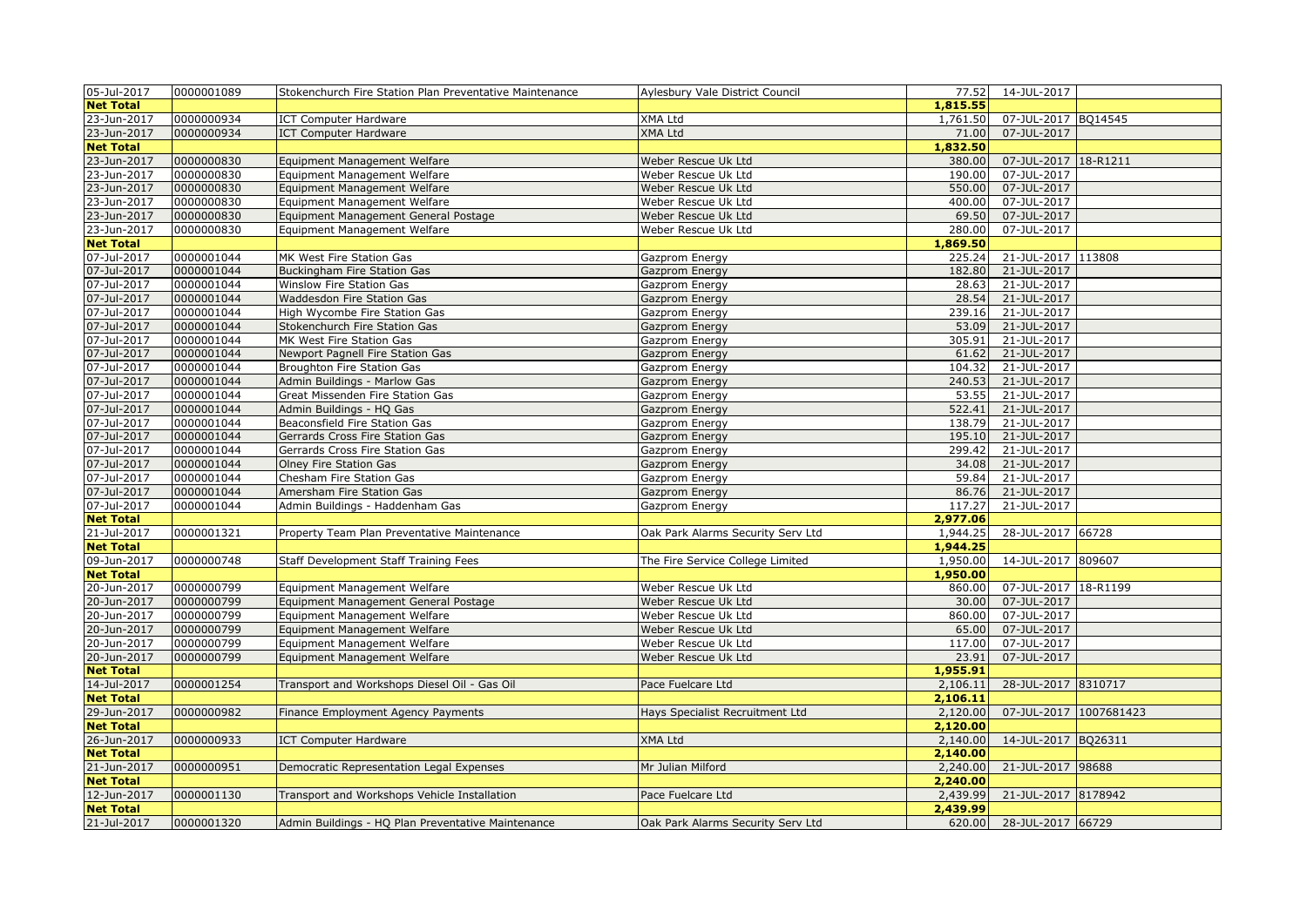| 21-Jul-2017      | 0000001320 | Admin Buildings - Haddenham Plan Preventative Maintenance | Oak Park Alarms Security Serv Ltd     | 240.00   | 28-JUL-2017                   |                             |
|------------------|------------|-----------------------------------------------------------|---------------------------------------|----------|-------------------------------|-----------------------------|
| 21-Jul-2017      | 0000001320 | Admin Buildings - Marlow Plan Preventative Maintenance    | Oak Park Alarms Security Serv Ltd     | 620.00   | 28-JUL-2017                   |                             |
| 21-Jul-2017      | 0000001320 | Beaconsfield Fire Station Plan Preventative Maintenance   | Oak Park Alarms Security Serv Ltd     | 240.00   | 28-JUL-2017                   |                             |
| 21-Jul-2017      | 0000001320 | Broughton Fire Station Plan Preventative Maintenance      | Oak Park Alarms Security Serv Ltd     | 240.00   | 28-JUL-2017                   |                             |
| 21-Jul-2017      | 0000001320 | High Wycombe Fire Station Plan Preventative Maintenance   | Oak Park Alarms Security Serv Ltd     | 240.00   | 28-JUL-2017                   |                             |
| 21-Jul-2017      | 0000001320 | MK West Fire Station Plan Preventative Maintenance        | Oak Park Alarms Security Serv Ltd     | 240.00   | 28-JUL-2017                   |                             |
| <b>Net Total</b> |            |                                                           |                                       | 2,440.00 |                               |                             |
| 26-May-2017      | 0000000770 | High Wycombe Fire Station Plan Preventative Maintenance   | <b>Antac Support Service</b>          | 866.50   | 21-JUL-2017 48129             |                             |
| 26-May-2017      | 0000000770 | Amersham Fire Station Plan Preventative Maintenance       | <b>Antac Support Service</b>          | 229.79   | 21-JUL-2017                   |                             |
| 26-May-2017      | 0000000770 | Beaconsfield Fire Station Plan Preventative Maintenance   | <b>Antac Support Service</b>          | 496.03   | 21-JUL-2017                   |                             |
| 26-May-2017      | 0000000770 | Marlow Fire Station Plan Preventative Maintenance         | <b>Antac Support Service</b>          | 574.69   | 21-JUL-2017                   |                             |
| 26-May-2017      | 0000000770 | Property Team Plan Preventative Maintenance               | <b>Antac Support Service</b>          | 115.69   | 21-JUL-2017                   |                             |
| 26-May-2017      | 0000000770 | Gerrards Cross Fire Station Plan Preventative Maintenance | <b>Antac Support Service</b>          | 235.05   | 21-JUL-2017                   |                             |
| <b>Net Total</b> |            |                                                           |                                       | 2,517.75 |                               |                             |
| 27-Jun-2017      | 0000001012 | Beaconsfield Fire Station Plan Preventative Maintenance   | <b>Antac Support Service</b>          | 496.03   | 21-JUL-2017 48575             |                             |
| 27-Jun-2017      | 0000001012 | Gerrards Cross Fire Station Plan Preventative Maintenance | <b>Antac Support Service</b>          | 235.05   | 21-JUL-2017                   |                             |
| 27-Jun-2017      | 0000001012 | Property Team Plan Preventative Maintenance               | <b>Antac Support Service</b>          | 115.69   | 21-JUL-2017                   |                             |
| 27-Jun-2017      | 0000001012 | High Wycombe Fire Station Plan Preventative Maintenance   | <b>Antac Support Service</b>          | 866.50   | 21-JUL-2017                   |                             |
| 27-Jun-2017      | 0000001012 | Marlow Fire Station Plan Preventative Maintenance         | Antac Support Service                 | 574.69   | 21-JUL-2017                   |                             |
| 27-Jun-2017      | 0000001012 | Amersham Fire Station Plan Preventative Maintenance       | Antac Support Service                 | 229.79   | 21-JUL-2017                   |                             |
| <b>Net Total</b> |            |                                                           |                                       | 2,517.75 |                               |                             |
| 03-Jul-2017      | 0000001050 | Democratic Representation Legal Expenses                  | Marcus Pilgerstorfer                  | 2,625.00 | 21-JUL-2017 98812             |                             |
| <b>Net Total</b> |            |                                                           |                                       | 2,625.00 |                               |                             |
| 01-Jul-2017      | 0000001092 | <b>ICT Main Communications</b>                            | Daisy Telecoms Ltd                    | 2,711.78 | 14-JUL-2017 7052965           |                             |
| <b>Net Total</b> |            |                                                           |                                       | 2,711.78 |                               |                             |
| 05-Jul-2017      | 0000001068 | Property Team Consultancy Fees                            | <b>Buckinghamshire County Council</b> | 2,808.00 | 14-JUL-2017 2207031893        |                             |
| <b>Net Total</b> |            |                                                           |                                       | 2,808.00 |                               |                             |
| 01-Jun-2017      | 0000000792 | <b>ICT Main Communications</b>                            | Daisy Telecoms Ltd                    | 2,855.81 | 07-JUL-2017 6965221           |                             |
| <b>Net Total</b> |            |                                                           |                                       | 2,855.81 |                               |                             |
| 19-Jun-2017      | 0000001285 | Transport and Workshops Car Leasing                       | Lex Autolease Ltd                     | 3,324.16 | 28-JUL-2017   IRIN550372      |                             |
| <b>Net Total</b> |            |                                                           |                                       | 3,324.16 |                               |                             |
| 01-Jul-2017      | 0000000947 | <b>Equipment Management Uniforms</b>                      | MWUK T/A Dimensions                   | 146.20   |                               | 21-JUL-2017 OLSINV/04307029 |
| 01-Jul-2017      | 0000000947 | Equipment Management Uniforms                             | MWUK T/A Dimensions                   | 107.16   | 21-JUL-2017                   |                             |
| 01-Jul-2017      | 0000000947 | <b>Equipment Management Uniforms</b>                      | MWUK T/A Dimensions                   | 104.00   | 21-JUL-2017                   |                             |
| 01-Jul-2017      | 0000000947 | <b>Equipment Management Uniforms</b>                      | MWUK T/A Dimensions                   | 8.47     | 21-JUL-2017                   |                             |
| 01-Jul-2017      | 0000000947 | Equipment Management Uniforms                             | MWUK T/A Dimensions                   | 135.52   | 21-JUL-2017                   |                             |
| 01-Jul-2017      | 0000000947 | Equipment Management Uniforms                             | MWUK T/A Dimensions                   | 59.29    | 21-JUL-2017                   |                             |
| 01-Jul-2017      | 0000000947 | <b>Equipment Management Uniforms</b>                      | MWUK T/A Dimensions                   | 25.41    | 21-JUL-2017                   |                             |
| 01-Jul-2017      | 0000000947 | <b>Equipment Management Uniforms</b>                      | MWUK T/A Dimensions                   | 50.82    | 21-JUL-2017                   |                             |
| 01-Jul-2017      | 0000000947 | Equipment Management Uniforms                             | MWUK T/A Dimensions                   | 118.58   | 21-JUL-2017                   |                             |
| 01-Jul-2017      | 0000000947 | <b>Equipment Management Uniforms</b>                      | MWUK T/A Dimensions                   | 116.08   | 21-JUL-2017                   |                             |
| 01-Jul-2017      | 0000000947 | Equipment Management Uniforms                             | MWUK T/A Dimensions                   | 174.12   | 21-JUL-2017                   |                             |
| 01-Jul-2017      | 0000000947 | <b>Equipment Management Uniforms</b>                      | MWUK T/A Dimensions                   | 58.04    | 21-JUL-2017                   |                             |
| 01-Jul-2017      | 0000000947 | <b>Equipment Management Uniforms</b>                      | MWUK T/A Dimensions                   | 87.06    | 21-JUL-2017                   |                             |
| 01-Jul-2017      | 0000000947 | Equipment Management Uniforms                             | MWUK T/A Dimensions                   | 78.50    | 21-JUL-2017                   |                             |
| 01-Jul-2017      | 0000000947 | Equipment Management Uniforms                             | MWUK T/A Dimensions                   |          | 78.50 21-JUL-2017             |                             |
| 01-Jul-2017      | 0000000947 | Equipment Management Uniforms                             | MWUK T/A Dimensions                   | 300.50   | 21-JUL-2017                   |                             |
| 01-Jul-2017      | 0000000947 | <b>Equipment Management Uniforms</b>                      | MWUK T/A Dimensions                   | 601.00   | 21-JUL-2017                   |                             |
| 01-Jul-2017      | 0000000947 | <b>Equipment Management Uniforms</b>                      | MWUK T/A Dimensions                   | 601.00   | 21-JUL-2017                   |                             |
| 01-Jul-2017      | 0000000947 | Equipment Management Uniforms                             | <b>MWUK T/A Dimensions</b>            | 180.30   | 21-JUL-2017                   |                             |
| 01-Jul-2017      | 0000000947 | Equipment Management Uniforms                             | MWUK T/A Dimensions                   | 78.50    | 21-JUL-2017                   |                             |
| 01-Jul-2017      | 0000000947 | <b>Equipment Management Uniforms</b>                      | MWUK T/A Dimensions                   | 58.26    | 21-JUL-2017                   |                             |
| <b>Net Total</b> |            |                                                           |                                       | 3,167.31 |                               |                             |
| 26-Jun-2017      | 0000000831 | <b>ICT Computer Software</b>                              | Airbus Defence And Space              |          | 3,203.00 14-JUL-2017 IN031659 |                             |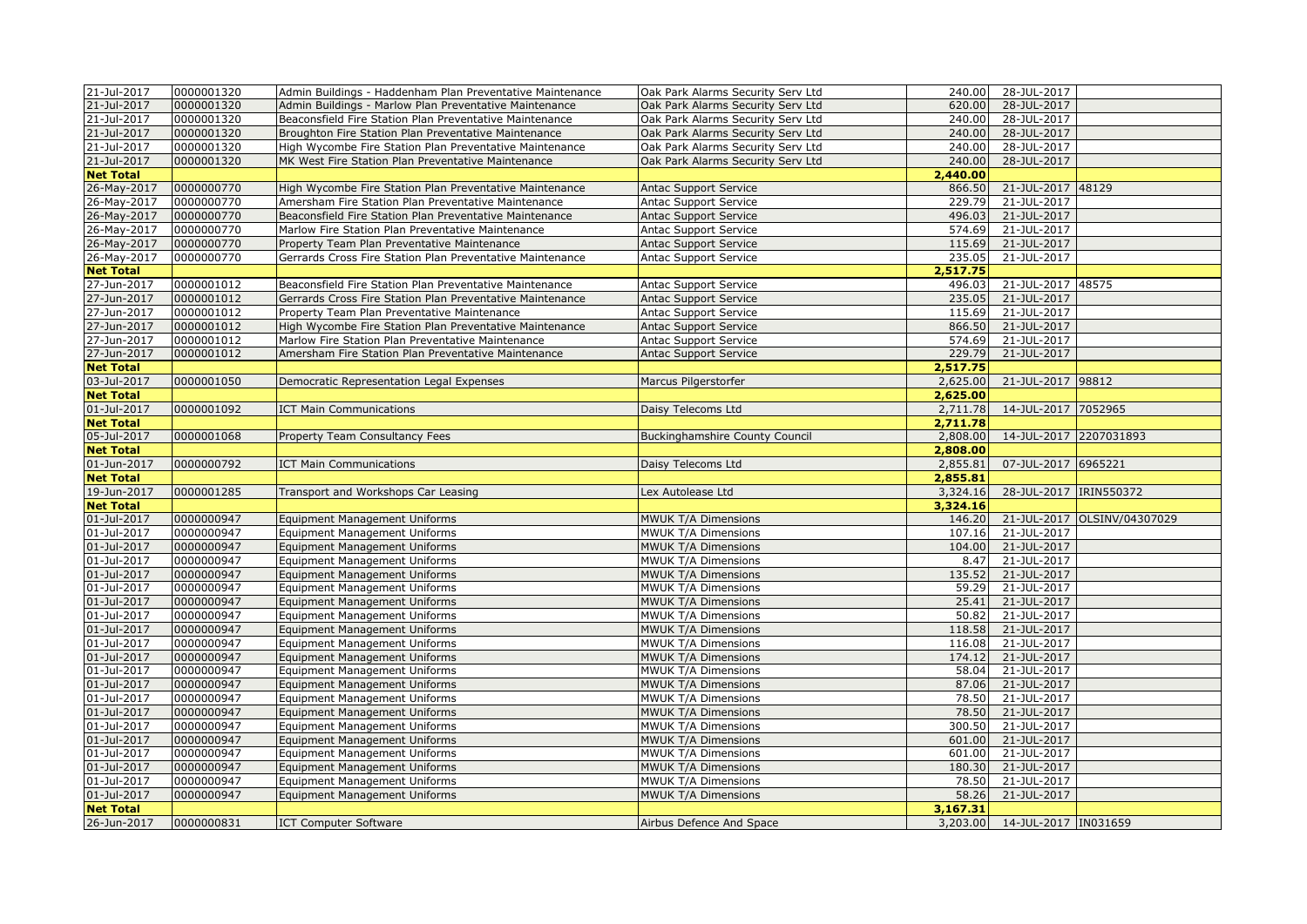| <b>Net Total</b> |            |                                                |                                   | 3,203.00 |                              |                              |
|------------------|------------|------------------------------------------------|-----------------------------------|----------|------------------------------|------------------------------|
| 04-Jul-2017      | 0000000989 | Admin Buildings - HQ Electricity               | <b>Haven Power</b>                | 3,614.91 |                              | 07-JUL-2017  IN1102385445    |
| <b>Net Total</b> |            |                                                |                                   | 3,614.91 |                              |                              |
| 20-Jun-2017      | 0000001016 | Staff Development Staff Training Fees          | Holiday Inn Aylesbury             | 3,907.83 | 14-JUL-2017 43922            |                              |
| 20-Jun-2017      | 0000001016 | Staff Development Staff Training Fees          | Holiday Inn Aylesbury             | 4.20     | 14-JUL-2017                  |                              |
| <b>Net Total</b> |            |                                                |                                   | 3,912.03 |                              |                              |
| 03-Jun-2017      | 0000000958 | <b>ICT Main Communications</b>                 | EE Ltd                            | 4,018.96 | 14-JUL-2017 01259427220      |                              |
| <b>Net Total</b> |            |                                                |                                   | 4,018.96 |                              |                              |
| 24-May-2017      | 0000000603 | Staff Development Staff Training Fees          | Global Knowledge Network Training | 625.00   | 14-JUL-2017 292172           |                              |
| 24-May-2017      | 0000000603 | Staff Development Staff Training Fees          | Global Knowledge Network Training | 625.00   | 14-JUL-2017                  |                              |
| 24-May-2017      | 0000000603 | Staff Development Staff Training Fees          | Global Knowledge Network Training | 664.00   | 14-JUL-2017                  |                              |
| 24-May-2017      | 0000000603 | Staff Development Staff Training Fees          | Global Knowledge Network Training | 625.00   | 14-JUL-2017                  |                              |
| 24-May-2017      | 0000000603 | Staff Development Staff Training Fees          | Global Knowledge Network Training | 447.50   | 14-JUL-2017                  |                              |
| 24-May-2017      | 0000000603 | Staff Development Staff Training Fees          | Global Knowledge Network Training | 447.50   | 14-JUL-2017                  |                              |
| 24-May-2017      | 0000000603 | Staff Development Staff Training Fees          | Global Knowledge Network Training | 625.00   | 14-JUL-2017                  |                              |
| <b>Net Total</b> |            |                                                |                                   | 4,059.00 |                              |                              |
| 14-Jun-2017      | 0000000725 | Asset Control Account Asset Control Account    | Ruth Lee Ltd                      | 44.50    | 07-JUL-2017 15540            |                              |
| 14-Jun-2017      | 0000000725 | Asset Control Account Asset Control Account    | Ruth Lee Ltd                      | 4,020.00 | 07-JUL-2017                  |                              |
| <b>Net Total</b> |            |                                                |                                   | 4,064.50 |                              |                              |
| 19-Jul-2017      | 0000001277 | Operational Apprentices Staff Training Fees    | The Fire Service College Limited  | 1,100.00 | 28-JUL-2017 810094           |                              |
| 19-Jul-2017      | 0000001277 | Operational Apprentices Staff Training Fees    | The Fire Service College Limited  | 1,500.00 | 28-JUL-2017                  |                              |
| 19-Jul-2017      | 0000001277 | Operational Apprentices Staff Training Fees    | The Fire Service College Limited  | 1,500.00 | 28-JUL-2017                  |                              |
| <b>Net Total</b> |            |                                                |                                   | 4,100.00 |                              |                              |
| 30-Jun-2017      | 0000001055 | Human Resources Occupational Health Nurse Sess | M.K. Occupational Health          | 4,241.66 | 21-JUL-2017 90202            |                              |
| <b>Net Total</b> |            |                                                |                                   | 4,241.66 |                              |                              |
| 07-Jul-2017      | 0000001079 | Transport and Workshops Vehicle Installation   | Merridale                         | 4,521.96 | 28-JUL-2017 38803            |                              |
| <b>Net Total</b> |            |                                                |                                   | 4,521.96 |                              |                              |
| 12-Jul-2017      | 0000001275 | Democratic Representation Legal Expenses       | Mr John Cavanagh QC               | 4,540.00 | 28-JUL-2017 98880            |                              |
| <b>Net Total</b> |            |                                                |                                   | 4,540,00 |                              |                              |
| 02-May-2017      | 0000000744 | <b>ESMCP Consultancy Fees</b>                  | Mott MacDonald Ltd                | 4,550.00 | 07-JUL-2017  IN00365961      |                              |
| <b>Net Total</b> |            |                                                |                                   | 4,550.00 |                              |                              |
| 25-Jun-2017      | 0000000961 | <b>ICT Main Communications</b>                 | <b>Bt Payment Services Ltd</b>    | 4,604.24 |                              | 07-JUL-2017 VP99470570Q03001 |
| <b>Net Total</b> |            |                                                |                                   | 4,604.24 |                              |                              |
| 03-Jul-2017      | 0000001093 | Asset Control Account Asset Control Account    | <b>Blake Morgan</b>               | 4,714.00 |                              | 21-JUL-2017 BM100001903      |
| <b>Net Total</b> |            |                                                |                                   | 4,714.00 |                              |                              |
| 04-Jul-2017      | 0000001091 | Asset Control Account Asset Control Account    | Wycombe Carpet Centre Ltd         | 1,862.00 | 21-JUL-2017 010034           |                              |
| 04-Jul-2017      | 0000001091 | Asset Control Account Asset Control Account    | Wycombe Carpet Centre Ltd         | 2,997.40 | 21-JUL-2017                  |                              |
| <b>Net Total</b> |            |                                                |                                   | 4,859.40 |                              |                              |
| 05-Jul-2017      | 0000001017 | <b>ESMCP Consultancy Fees</b>                  | Mott MacDonald Ltd                | 5,012.50 | 21-JUL-2017 IN00370031       |                              |
| <b>Net Total</b> |            |                                                |                                   | 5,012.50 |                              |                              |
| 07-Jul-2017      | 0000001304 | Asset Control Account Asset Control Account    | Hub Professional Services Ltd     | 5,087.00 | 28-JUL-2017 SI-000313        |                              |
| <b>Net Total</b> |            |                                                |                                   | 5,087,00 |                              |                              |
| 24-May-2017      | 0000000752 | Asset Control Account Asset Control Account    | <b>Blake Morgan</b>               | 5,612.00 | 14-JUL-2017 79357            |                              |
| <b>Net Total</b> |            |                                                |                                   | 5,612.00 |                              |                              |
| 05-Jul-2017      | 0000001073 | <b>ICT Computer Hardware</b>                   | XMA Ltd                           | 6,528.50 | 21-JUL-2017 BR06504          |                              |
| <b>Net Total</b> |            |                                                |                                   | 6,528.50 |                              |                              |
| 19-Jun-2017      | 0000001276 | <b>ICT Computer Software</b>                   | Civica Uk Ltd                     | 6,627.78 | 21-JUL-2017 M/TR044688       |                              |
| <b>Net Total</b> |            |                                                |                                   | 6,627.78 |                              |                              |
| 04-Jul-2017      | 0000001047 | <b>ICT Main Communications</b>                 | Vodafone Paging                   | 6,683.58 | 21-JUL-2017 VR1485044        |                              |
| <b>Net Total</b> |            |                                                |                                   | 6,683.58 |                              |                              |
| 04-Apr-2017      | 0000001213 | <b>ICT Pagers</b>                              | Vodafone Paging                   | 262.77   | 21-JUL-2017 VR1478008        |                              |
| 04-Apr-2017      | 0000001213 | Short-term Creditors SAP GRIR Take On Balances | Vodafone Paging                   | 6,450.00 | 21-JUL-2017                  |                              |
| <b>Net Total</b> |            |                                                |                                   | 6,712.77 |                              |                              |
| 17-Jul-2017      | 0000001211 | Payroll Control Account Childcare Vouchers     | Sodexo P&MM Ltd Childcare Plus    |          | 7,191.17 21-JUL-2017 3333166 |                              |